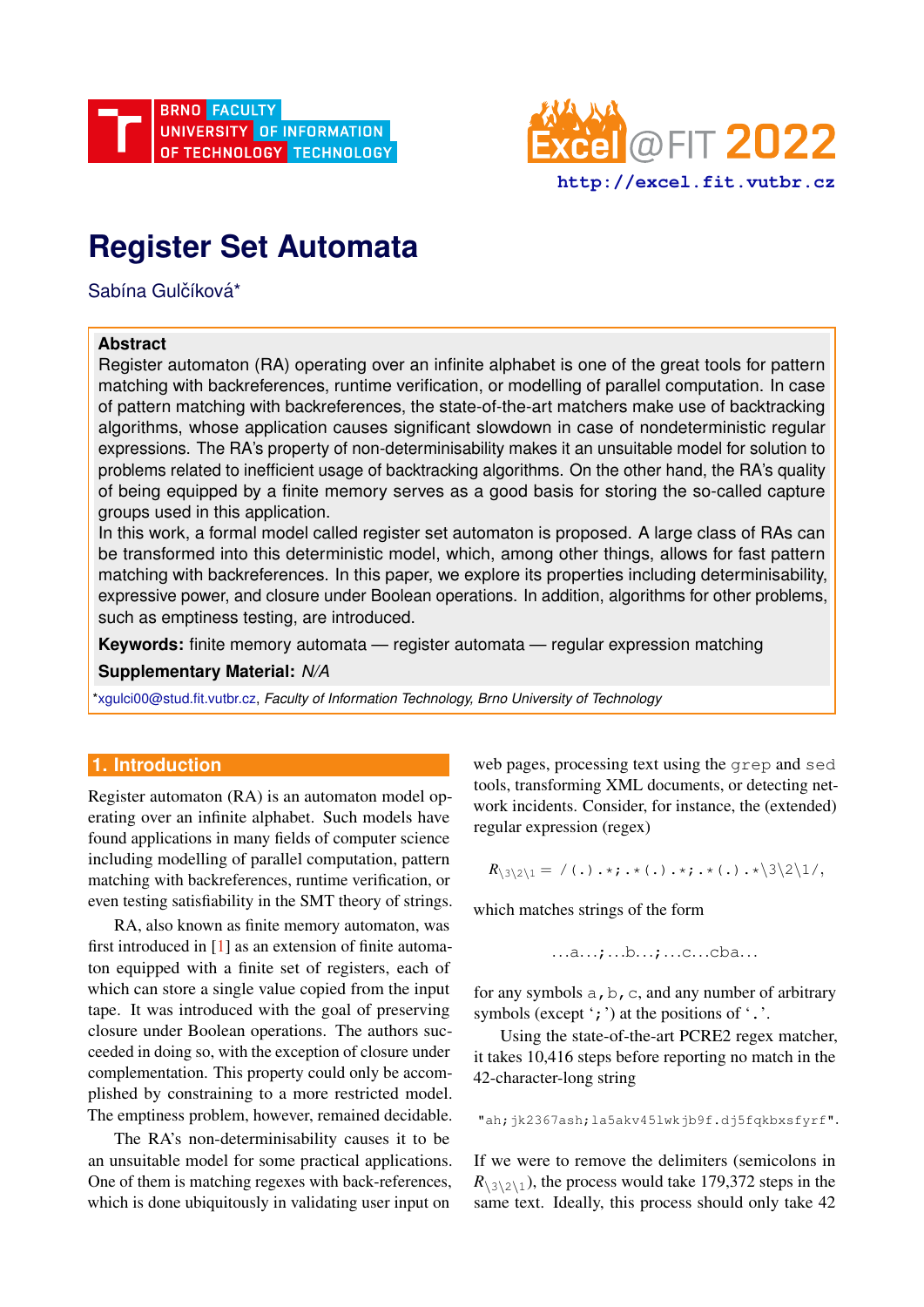steps, one for each character in the string. This slowdown is caused by the so-called *catastrophic backtracking*. The PCRE2 matcher is based on backtracking, and since the regex is nondeterministic, the backtracking algorithm needs to try all possibilities of placing the three capture groups before concluding that there is no match. Such scenario causes the systems making use of pattern matching with backreferences to perform poorly. In the worst case, this leads to an undesirable behavior, with systems being prone to attacks such as *regular expression denial of service* (ReDoS) [\[2\]](#page-5-1).

Even though it is impossible to determinise a significant class of register automata, the presence of its finite memory lays out a convenient basis for storing of capture groups in pattern matching with backreferences. The main goal of this paper is to introduce a formal model called register set automaton (RsA), which is based on the theory of finite state automata, whose deterministic subclass can capture a large fragment of nondeterministic register automata (NRAs). For example, Figure [1](#page-2-0) depicts a comparison of non-deterministic register automaton and deterministic register set automaton, both accepting a language of strings containing at least two occurrences of some symbol. In case of the standard finite automaton operating over an infinite alphabet, there is no automaton that could accept such language.

This work is directed towards the development of formal theory for RsAs, focusing on Boolean closure properties, the power of nondeterminism and size reduction. It explores the decidability of problems such as emptiness testing in case of RsA and its extensions.

#### **2. Preliminaries**

We use  $N$  to denote the set of natural numbers without 0,  $\mathbb{N}_0$  to denote  $\mathbb{N} \cup \{0\}$ , and  $[n]$  for  $n \in \mathbb{N}$  to denote the set  $\{1,\ldots,n\}$  (we note that  $[0] = \emptyset$ ). We use  $f: X \to Y$  to denote a partial function *f* from *X* to *Y*. If the value of *f* for  $x \in X$  is undefined, we write  $f(x) = \perp$ . We use |*s*| to denote the *cardinality* of set *s*. The notation  $P \leq S$  is used to denote the *reduction* from problem *P* to problem *S*.

**Data Word.** Let us fix a finite nonempty *alphabet* Σ and an infinite *data domain*  $D$  (in examples, we will often work with  $\mathbb{D} = \mathbb{N}_0$ ). A (finite) *data word* of *length n* is a function *w*:  $[n] \rightarrow (\Sigma \times \mathbb{D})$ ; we use  $|w|$ *n* to denote its length. The *empty word* of length 0 is denoted  $\varepsilon$ . We use  $\Sigma[w]$  and  $\mathbb{D}[w]$  to denote the *projection* of *w* onto the respective domain (e.g., if  $w =$  $\langle a,1\rangle \langle b,2\rangle \langle b,3\rangle$ , then  $\Sigma[w] = abc$  and  $\mathbb{D}[w] = 123$ ).

**Register Automata on Data Words.** A (nondeterministic one-way) *register automaton* (on data words), abbreviated as (N)RA, is a tuple  $\mathscr{A} = (Q, \mathbf{R}, \Delta, I, F)$ where *Q* is a finite set of *states*, R is a finite set of *registers*,  $I \subseteq Q$  is a set of *initial states*,  $F \subseteq Q$  is a set of *final states*, and  $\Delta \subseteq Q \times \Sigma \times 2^{\mathbf{R}} \times 2^{\mathbf{R}} \times (\mathbf{R} \to$  $\mathbf{R} \cup \{in, \perp\} \times Q$  is a *transition relation* such that if  $t = (q, a, g^=, g^{\neq}, up, s) \in \Delta$ , then  $g^= \cap g^{\neq} = \emptyset$ . We use  $q - (a \mid g^= , g^{\neq} , up \rightarrow s$  to denote *t* (we often drop from *up* mappings  $r \mapsto r$  for  $r \in \mathbb{R}$ , which are implicit). The  $g^=$  and  $g^{\neq}$  are used to denote the *guard* of a transition, and *up* to denote the *update* of a transition. Intuitively, the semantics of *t* is that  $\mathscr A$  can move from state *q* to state  $s$  if the  $\Sigma$ -symbol at the current position of the input word is *a* and the D-symbol at the current position is equal to all registers from  $g^=$  and not equal to any register from  $g^{\neq}$ ; the content of the registers is updated so that  $r_i \leftarrow up(r_i)$  (i.e.,  $r_i$  can be assigned the value of some other register, the current D-symbol, denoted by *in*, or it can be cleared by being assigned  $\perp$ ).

A *configuration* of  $\mathscr A$  is a pair  $c \in Q \times (\mathbf{R} \to \mathbb{D})$ , i.e., it consists of a state and an assignment of data values to registers. An *initial configuration* of  $\mathscr A$  is a pair  $c_{\text{init}}$  ∈ *I* × {{ $r_i$   $\mapsto$  ⊥ |  $r_i$  ∈ **R**}}. Suppose  $c_1$  =  $(q_1, f_1)$  and  $c_2 = (q_2, f_2)$  are two configurations of  $\mathscr A$ . We say that *c*<sub>1</sub> can make a *step* to *c*<sub>2</sub> over  $\langle a, d \rangle \in \Sigma \times \mathbb{D}$ using transition *t* :  $q$  −  $\left( a \mid g^= , g^{\neq}, up \right) \rightarrow s \in Δ$ , denoted as  $c_1 \vdash_t^{\langle a,d\rangle} c_2$ , iff

- 1.  $d = f_1(r_i)$  for all  $r_i \in g^=$ ,
- 2.  $d \neq f_1(r_i)$  for all  $r_i \in g^{\neq}$ , and
- 3. for all  $r_i \in \mathbf{R}$ , we have

$$
f_2(r_i) = \begin{cases} f_1(r_j) & \text{if } up(r_i) = r_j \in \mathbf{R} \\ d & \text{if } up(r_i) = in \\ \perp & \text{if } up(r_i) = \perp. \end{cases}
$$

A *run*  $\rho$  of  $\mathscr A$  over the word  $w = \langle a_1, d_1 \rangle \dots \langle a_n, d_n \rangle$ from the configuration  $c$  is a sequence of alternating configurations and transitions  $\rho = c_0 t_1 c_1 t_2 \dots t_n c_n$ such that  $\forall 1 \leq i \leq n$ :  $c_{i-1} \vdash_{t_i}^{\langle a_i, d_i \rangle}$  $\begin{bmatrix} a_i, a_i \ b_i \end{bmatrix}$  *c<sub>i</sub>* and *c*<sub>0</sub> = *c*. We say that  $\rho$  is accepting if  $c$  is an initial configuration,  $c_n = (s, f)$ , and  $s \in F$ . The language accepted by  $\mathscr A$ , denoted as  $\mathscr L(\mathscr A)$  is defined as  $\mathscr L(\mathscr A) = \{ w \in$  $(\Sigma \times \mathbb{D})^*$  |  $\mathscr{A}$  has an accepting run over *w*}.

We say that  $\mathscr A$  is a *deterministic RA* (DRA) if for all states  $q \in Q$  and all  $a \in \Sigma$ , it holds that for any two distinct transitions  $q - \left( \frac{a}{s_1}, \frac{g^2}{s_1} \right)$  $\underset{1}{\neq}$ , *up*<sub>1</sub> → *s*<sub>1</sub> ∈  $\Delta$ , and  $q - \frac{a}{|g_2^-,g_2^+}$  $\frac{1}{2}$ , *up*<sub>2</sub> → *s*<sub>2</sub> ∈ ∆ we have that  $g_1^-$  ∩  $g_2^+$  $\overline{z} \neq \emptyset$  or  $g_2^{\equiv} \cap g_1^{\neq}$  $i_1^{\neq} \neq \emptyset$ .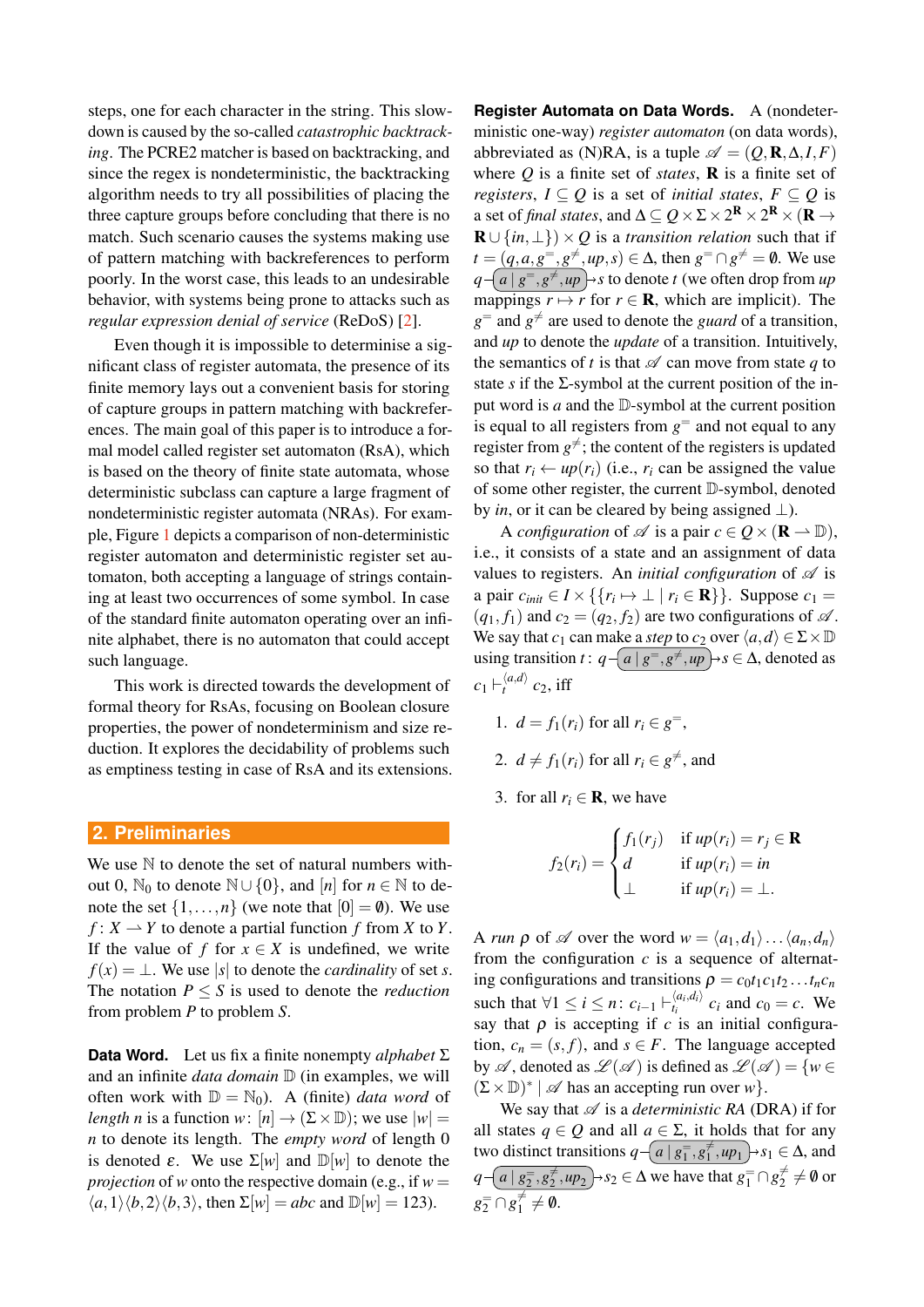<span id="page-2-0"></span>

**Figure 1.** Comparison of register models equivalent to regex  $/( \cdot ) \cdot \cdot \cdot 1/$ 

**Transfer Petri Nets** Intuitively, transfer Petri net is an extension of Petri nets where transitions can *transfer* all tokens from one place to another place at once. They are closely related to *broadcast protocols* [\[3\]](#page-5-2).

Formally, a *transfer Petri net* (TPN) is a triple  $\mathcal{N} = (P, T, M_0)$ , s.t. *P* is a finite set of *places*, *T* is a finite set of *transitions*, and  $M_0: P \to \mathbb{N}$  is an *initial marking*. The set of transitions *T* is such that  $P \cap T = \emptyset$  and every transition  $t \in T$  is of the form  $t =$  $\langle In, Out, Transfer \rangle$  where  $In, Out: P \rightarrow \mathbb{N}$  define *t*'s *input* and *output places* respectively and *Transfer*: *P* → *P* is a (total) *transfer function*.

A *marking* of N is a function  $M: P \to \mathbb{N}$  assigning a particular number of tokens to each state. Given a pair of markings *M* and *M'*, we use  $M \leq M'$  to denote that for all  $p \in P$  it holds that  $M(p) \leq M'(p)$ .

Given a marking  $M$ , we say that a transition  $t =$  $\langle In, Out, Transfer \rangle$  is *enabled* if  $In \leq M$ , i.e., there is a sufficient number of tokens in each of its input places. We use  $M[t\rangle M'$  to denote that

- 1. *t* is enabled in *M* and
- 2. *M'* is the marking such that for every  $p \in P$ :

$$
M'(p) = \sum \{ M_{aux}(p') \mid Transfer(p') = p \}
$$
  
+  $Out(p)$ , where  $M_{aux} = M - In$ .

That is, the successor marking  $M'$  is obtained by (i) removing *In* tokens from inputs of *t*, (ii) transferring tokens according to *Transfer*, and (iii) adding *Out* tokens to *t*'s outputs.

We say that a marking *M* is *reachable* if there is a (possibly empty) sequence  $t_1, t_2, \ldots, t_n$  of transitions such that it holds that  $M_0[t_1/M_1[t_2)...[t_n/M]$ , where  $M_0$ is the initial marking.

A marking *M* is *coverable*, if there exists a reachable marking  $M'$ , such that  $M \leq M'$ . The *Coverability* problem for TPNs asks, given a TPN  $\mathcal N$  and a marking *M*, whether *M* is coverable in  $N$ .

#### **3. Register Set Automaton**

A (nondeterministic) *register set automaton* (operating on data words), abbreviated as (N)RsA is a tuple  $\mathcal{A}_s$  =  $(Q, \mathbf{R}, \Delta, I, F)$  where  $Q, \mathbf{R}, I, F$  are the same as for RAs

and  $\Delta \subseteq Q \times \Sigma \times 2^{\mathbf{R}} \times 2^{\mathbf{R}} \times (\mathbf{R} \to 2^{\mathbf{R} \cup \{in\}}) \times Q$  such that if  $q - \left( \frac{a}{g^{\epsilon}, g^{\notin}}, \frac{u}{g} \right) \rightarrow s \in \Delta$ , then  $g^{\epsilon} \cap g^{\notin} = \emptyset$  (as with NRAs, we often do not write mappings  $r \mapsto \{r\}$ for  $r \in \mathbf{R}$  when giving *up*). Intuitively, the semantics of a transition  $q - \left( a \mid g^{\in}, g^{\notin}, up \right) \rightarrow s$  is that  $\mathscr{A}_{S}$  can move from state *q* to state *s* if the  $\Sigma$ -symbol at the current position of the input word is *a* and the D-symbol at the current position is in all registers from  $g^{\in}$  and in no register from  $g^{\notin}$ ; the content of the registers is updated so that  $r_i \leftarrow \bigcup \{x \mid x \in up(r_i)\}$  (i.e.,  $r_i$  can be assigned the union of values of several registers, possibly including the current D-symbol denoted by *in*).

A *configuration* of  $\mathscr{A}_S$  is a pair  $c \in Q \times (\mathbf{R} \to 2^{\mathbb{D}})$ , i.e., it consists of a state and an assignment of data values to registers. An *initial configuration* of  $\mathscr{A}_S$  is a pair  $c_{\text{init}} \in I \times \{\{r_i \mapsto \emptyset \mid r_i \in \mathbf{R}\}\}\.$  Suppose  $c_1 =$  $(q_1, f_1)$  and  $c_2 = (q_2, f_2)$  are two configurations of  $\mathscr{A}_{S}$ . We say that *c*<sub>1</sub> can make a *step* to *c*<sub>2</sub> over  $\langle a, d \rangle \in \Sigma \times \mathbb{D}$ using transition *t* :  $q$  −  $\left( a \mid g^{\in}, g^{\notin}, up \right) \rightarrow s \in \Delta$ , denoted as  $c_1 \vdash_t^{\langle a,d\rangle} c_2$ , iff

- 1.  $d \in f_1(r_i)$  for all  $r_i \in g^{\in}$ ,
- 2.  $d \notin f_1(r_i)$  for all  $r_i \in g^{\notin}$ , and
- 3. for all  $r_i \in \mathbf{R}$ , we have  $f_2(r_i) = \bigcup \{ f_1(r_j) \mid r_j \in \mathbf{R}, r_j \in up(r_i) \} \cup \left\{ \begin{matrix} \{d\} & \text{if } m \in up(r_i) \\ a & \text{if } m_i \in up(r_i) \end{matrix} \right\}$ /0 otherwise.

A *run*  $\rho$  of  $\mathscr{A}_S$  over the word  $w = \langle a_1, d_1 \rangle \dots \langle a_n, d_n \rangle$ from the configuration  $c$  is an alternating sequence of configurations and transitions  $\rho = c_0 t_1 c_1 t_1 \dots t_n c_n$ such that  $\forall 1 \leq i \leq n$ :  $c_{i-1} \vdash_{t_i}^{\langle a_i, d_i \rangle}$  $\int_{t_i}^{\langle a_i, a_i \rangle} c_i$  and  $c_0 = c$ . We say that  $\rho$  is accepting if  $c$  is an initial configuration,  $c_n = (s, f)$ , and  $s \in F$ . The language accepted by  $\mathcal{A}_S$ , denoted as  $\mathscr{L}(\mathscr{A}_S)$  is defined as  $\mathscr{L}(\mathscr{A}_S) = \{w \in (\Sigma \times$  $\mathbb{D})^*$  |  $\mathscr{A}_S$  has an accepting run over *w*}.

We say that the RsA  $\mathcal{A}_s$  is *deterministic* (DRsA) if for all states  $q \in Q$  and all  $a \in \Sigma$ , it holds that for any two distinct transitions  $q - \left( a \mid g_1^{\epsilon}, g_1^{\epsilon}, \mu p_1 \right)$  >  $s_1$ ,  $q - \left( \frac{a \mid g_2^{\infty}, g_2^{\notin}}{2}, \frac{u p_2}{2} \right) \rightarrow s_2 \in \Delta$  we have that  $g_1^{\in} \cap g_2^{\notin} \neq \emptyset$  or  $g_2^{\in} \cap g_1^{\notin} \neq \emptyset.$ 

# **4. Closure Properties of Register Set Automata**

Theorem 4.1. *The following closure properties hold for* RsA*:*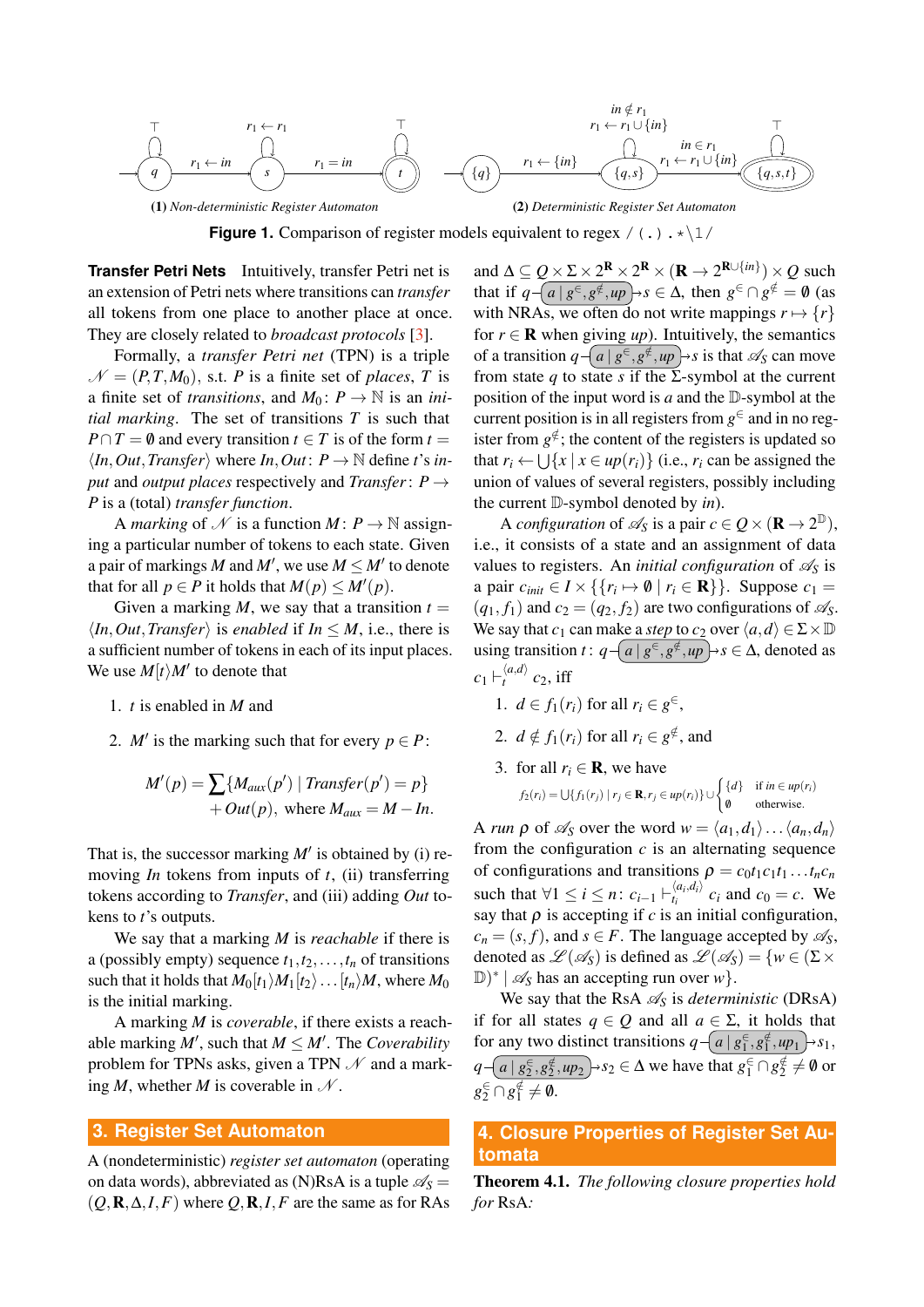### *1.* RsA *is closed under union and intersection.*

#### *2.* RsA *is not closed under complement.*

*Proof.* The proofs for closure under union and intersection are standard: for two RsAs  $\mathcal{A}_1$ , and  $\mathcal{A}_2$ with disjoint sets of states and registers, where  $\mathcal{A}_1 =$  $(Q_1, \mathbf{R}_1, \Delta_1, I_1, F_1)$  and  $\mathcal{A}_2 = (Q_2, \mathbf{R}_2, \Delta_2, I_2, F_2)$ , the RsA  $\mathcal{A}_{\cup}$  accepting the union of their languages is obtained as  $\mathcal{A}_{\cup} = (Q_1 \cup Q_2, \mathbf{R}_1 \cup \mathbf{R}_2, \Delta_1 \cup \Delta_2, I_1 \cup I_2, F_1 \cup$ *F*<sub>2</sub>). Similarly, assuming that  $\mathbf{R}_1 \cap \mathbf{R}_2 = \emptyset$ ,  $\mathcal{A}_0$  accepting their intersection is constructed as the product  $\mathscr{A}_{\cap} = (Q_1 \times Q_2, \mathbf{R}_1 \cup \mathbf{R}_2, \Delta', I_1 \times I_2, F_1 \times F_2)$ , where

$$
(s_1, s_2) - \underbrace{(a \mid g_1^{\in} \cup g_2^{\in}, g_1^{\notin} \cup g_2^{\notin}, up_1 \cup up_2)}_{\text{iff}}
$$
\n
$$
s_1 - \underbrace{(a \mid g_1^{\in}, g_1^{\notin}, up_1)}_{\text{arg}} \to s_1' \in \Delta_1, \text{ and}
$$
\n
$$
s_2 - \underbrace{(a \mid g_2^{\in}, g_2^{\notin}, up_2)}_{\text{arg}} \to s_2' \in \Delta_2.
$$

Correctness of the constructions is clear.

For showing the non-closure under complement, consider the language

$$
L_{\neg \forall repeat} = \{ w \mid \exists i \forall j : i \neq j \implies \mathbb{D}[w_i] \neq \mathbb{D}[w_j] \}
$$

Intuitively, *L*¬∀*repeat* is the language of all data words that contain a data value with exactly one occurrence. This language is accepted, e.g., by the RsA in the following figure:



For the complement of the language, i.e., the language

$$
L_{\forall repeat} = \{ w \mid \forall i \exists j \colon i \neq j \land \mathbb{D}[w_i] = \mathbb{D}[w_j] \}
$$

where all data values appear at least twice, there is no RsA that can accept it.

Intuitively, the equivalent RsA would need to store each seen data value into register  $r_1$ , which would semantically hold all data values that appear at least once. Then, each symbol already present in  $r_1$  would need to be stored into register  $r_2$ , which would hold all values appearing at least twice. However, there would be no possibility to check if the difference of these two registers is empty, and, therefore, if it really holds that each data value appears at least twice.  $\Box$ 

#### **5. Determinising RAs into RsAs**

An important property of RsAs is that a large class of NRA languages can be determinised into DRsAs. One of the properties that need to be satisfied in order for NRA to be determinisable, is that each of its registers is active only in one state. Any NRA can be transformed to satisfy this property, by creating a new copy of a register for every state that uses it, potentially increasing the number of registers to  $|Q| \cdot |R|$ . The class of determinisable NRAs involves the ones, whose language does not require manipulation with dependencies between individual symbols of the input word (e.g. language of strings in which some tuple of symbols appears at least twice, such that the order of the symbols within the tuple is preserved). By collecting all possible values that can occur in registers, the algorithm for determinisation is performing the so-called *Cartesian abstraction* (i.e., it is losing information about dependencies between components in tuples). This can lead to a scenario where, for some set-register assignment  $f_i'$  of  $\mathcal{A}'$ , we would have  $d_1 \in f_i'(r_1)$  and  $d_2 \in f'_i(r_2)$ , but there would be no corresponding configuration of  $\mathscr A$  with register assignment  $f_i$  such that  $d_1 = f_i(r_1)$  and  $d_2 = f_i(r_2)$ . The algorithm is complete for  $NRA<sub>1</sub><sup>+</sup>$ , which contains NRAs with at most one register and no disequality tests ( $g^{\neq}$  in every transition is  $\emptyset$ ). In this section, we give the determinisation semi-algorithm.

The determinisation (semi-)algorithm for a nondeterministic *RA*  $\mathscr A$  is shown in Algorithm [1.](#page-4-0) On the high level, it is similar to a worklist algorithm for determinising NFAs with additional treatment of registers superimposed onto it. Intuitively, we start from the macrostate *I* (representing all initial states of  $\mathscr A$ ) and generate all reachable macrostates (subsets of *Q*) while determinising the transition function of  $\mathcal{A}$ , saving the macrostates into  $Q'$ . The main part of the algorithm is the loop starting at line [5,](#page-4-1) in which we are creating a set of transitions from the macrostate *S* such that any two transitions have incompatible guards (and the constructed RsA is therefore deterministic). Intuitively, for every symbol  $a \in \Sigma$  and every partition of **R** into two subsets *g* and  $\overline{g}$ , we collect into *T* all transitions  $q - \left( \frac{a}{g} \right| g^{\dagger}, \frac{g^{\dagger}}{g^{\dagger}} \right)$  of  $\mathscr A$  from states in *S* over *a* such that they are compatible with the partition, i.e.,  $g^{\equiv} \subseteq g$  and  $g^{\neq} \subseteq \overline{g}$ . The sets *g* and  $\overline{g}$  then serve as the guards of the new transition (line [21\)](#page-4-2).

Next, for each *r* in  $g^{\neq}$ , we check whether it contains at most one value. This is done in order to ensure that the new transition preserves the semantics of  $\mathscr A$ . The check is done on line [8.](#page-4-3) The information about the number of values in register *r* is denoted by  $c(r)$ ,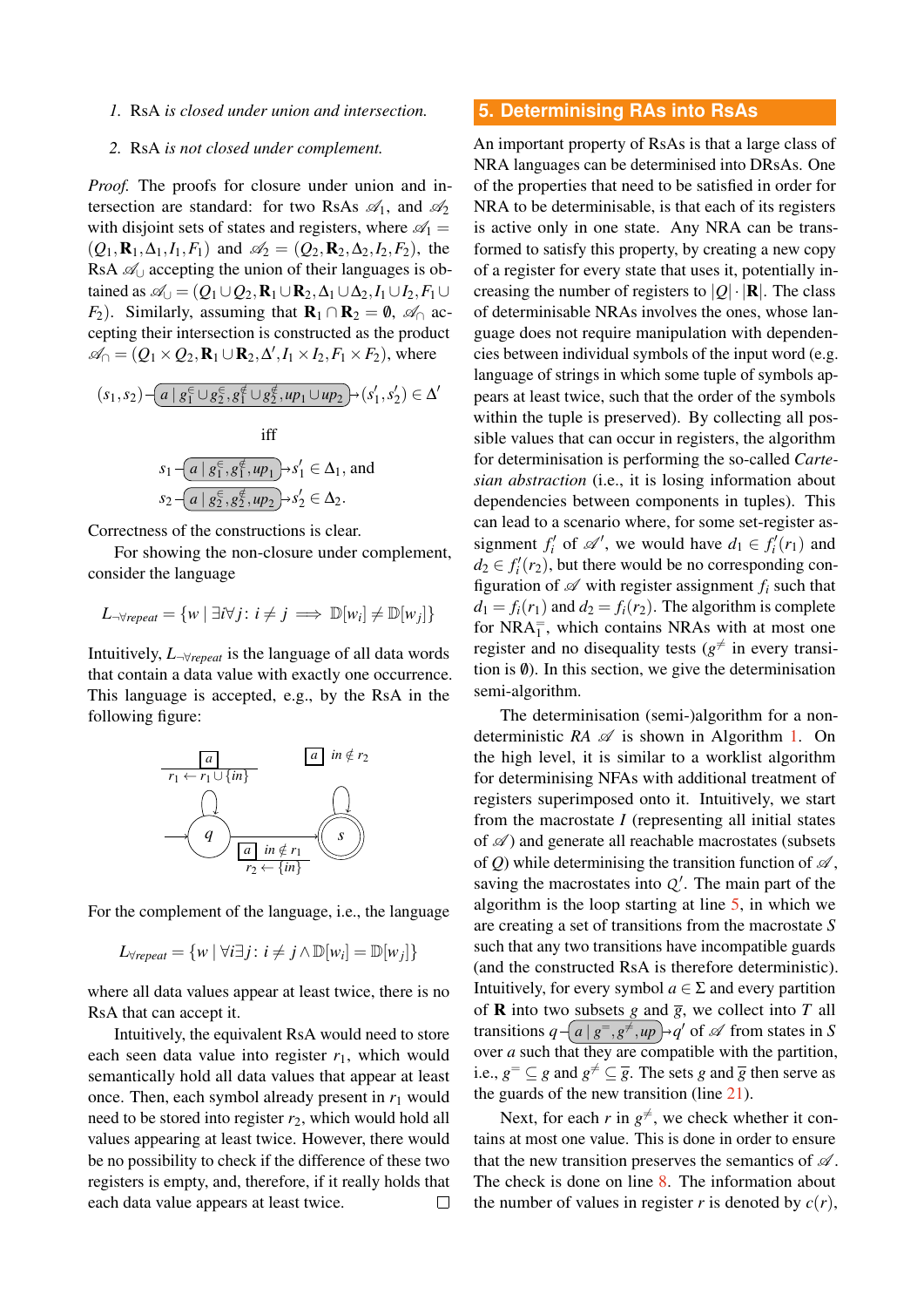Algorithm 1: Determinisation of NRAs

<span id="page-4-5"></span><span id="page-4-4"></span><span id="page-4-3"></span><span id="page-4-1"></span><span id="page-4-0"></span>**Input** :NRA  $\mathscr{A} = (Q, \mathbf{R}, \Delta, I, F)$  s.t. each register is active in only one state **Output :** DRsA  $\mathscr{A}'$  with  $\mathscr{L}(\mathscr{A}') = \mathscr{L}(\mathscr{A})$  or  $\perp$ 1  $Q' \leftarrow$  worklist  $\leftarrow \{(I, c_0 = \{r_i \mapsto 0 \mid r_i \in \mathbf{R}\})\};$  $2 \Delta' \leftarrow \emptyset;$ 3 while worklist  $\neq \emptyset$  do  $4 \mid (S, c) \leftarrow$  worklist.*pop*(); 5 foreach  $a \in \Sigma$ ,  $g \subset \mathbf{R}$  do  $\mathfrak{g} \quad \Big| \qquad T \leftarrow \big\{ q - \big\{ a \mid g^= , g^{\neq}, \cdot \big\} \cdot q' \! \in \! \Delta \! \mid \! q \in \, S, g^= \ \subseteq \, g, g^{\neq} \! \cap \! g = \emptyset \big\} ;$  $\sigma \quad | \quad \quad \mid \quad S' \leftarrow \big\{ q' \mid \cdot \neg \overline{\cdot \mid \cdot, \cdot, \cdot \} \, \neg q' \in T \big\};$ **8** if  $\exists q$   $\overline{\cdot}$   $\cdot \cdot$  *,g*<sup> $\neq$ </sup>,  $\cdot$   $\rightarrow$  *q* $\prime$   $\in$  *T*,  $\exists r_i \in$  *g* $\neq$  *: c*(*r<sub>i</sub>*) =  $\omega$  then 9 | | | return ⊥; 10 **for each**  $r_i \in \mathbf{R}$  do <sup>11</sup> *opri*← *x*∈R∪{*in*}|· · | ·,·,*up* ·∈*T*,*up*(*ri*) = *x* ; 12  $\vert P \leftarrow op_{r_1} \times ... \times op_{r_n}$  for  $\mathbf{R} = \{r_1, ..., r_n\};$ 13 **foreach**  $(x_1, \ldots, x_n) \in P$  do 14 **if**  $\exists(\cdot$   $\cdot$   $|\cdot$   $\cdot$ ,  $\cdot$ ,  $up$   $\}$   $\cdot$   $\rangle$   $\in$  *T s.t.*  $\wedge$  $\lim_{1 \le i \le n} \ln(r_i) = x_i$  then  $15$  | | | return  $\perp$ ; 16  $\vert \quad \vert \quad up' \leftarrow \{r_i \mapsto op_{r_i} \mid r_i \in \mathbf{R}\};$ 17  $\left| \quad c' \leftarrow \{r_i \mapsto \sum_{x_j \in up'} c(x_j) \mid r_i \in \mathbf{R} \wedge up' \notin g\};\right.$ 18 **if**  $(S', c') \notin Q'$  then 19 | worklist.push((S', c'));  $\begin{array}{|c|c|c|}\hline \rule{0pt}{16pt}\quad & \quad\quad & \mathcal{Q}' \leftarrow \mathcal{Q}' \cup \{(S',c')\}; \end{array}$ 21 ∆ ′ ← ∆ ′ ∪ (*S*, *c*) *a* | *g*,R\ *g*,*up*′ (*S* ′ , *c* ′ ) ; 22 return  $\mathscr{A}' = (Q', \mathbf{R}, \Delta', \{I\}, \{(S, c) \in Q' \mid S \cap F \neq \emptyset\})$ ;

<span id="page-4-7"></span>such that:

<span id="page-4-6"></span><span id="page-4-2"></span>
$$
c(r) = \begin{cases} |r| & \text{if } |r| \le 1\\ \omega & \text{if } |r| > 1. \end{cases}
$$

An essential part of the algorithm is producing the *update* function *up*′ and detecting when is the definition of equivalent *update* impossible without the over-approximation of the content of registers. For this, on line [10,](#page-4-4) we compute for every register  $r_i \in \mathbf{R}$ the aggregation  $op_{r_i}$  of update functions (w.r.t.  $r_i$ ) of all transitions in *T*.

Now, we need to check whether the computed aggregation is precise or whether it introduced some over-approximation. This is done on lines [12](#page-4-5)[–15.](#page-4-6) The Cartesian product *P* on line [12](#page-4-5) defines the new update function of every RsA register for the transition. Then, on line [13,](#page-4-7) we test whether the semantics of the update is consistent with the behavior of  $\mathscr A$ . If there is a combination  $(x_1, \ldots, x_n) \in P$  mixing updates from different transitions, then the algorithm aborts and returns ⊥. Otherwise, a new transition is added (line [21\)](#page-4-2).

**Theorem 5.[1](#page-4-0).** If Algorithm 1 returns an DRsA  $\mathcal{A}'$ , *then*  $\mathscr{L}(\mathscr{A}') = \mathscr{L}(\mathscr{A})$ *.* 

# **6. The Language Emptiness of Register Set Automata**

The next theorem shows that the emptiness problem of RsA is decidable, but for a much higher price than for NRAs, for which it is PSPACE-complete<sup>[1](#page-4-8)</sup> [\[5\]](#page-6-0). For classifying the complexity of the problem, we use the hierarchy of fast-growing complexity classes of Schmitz [\[6\]](#page-6-1), in particular the class  $\mathbf{F}_{\omega}$ , which, intuitively, corresponds to Ackermannian problems closed under primitive-recursive reductions (see Schmitz [\[6\]](#page-6-1) for an excellent exposition).

Theorem 6.1. *The emptiness problem for* RsA *is decidable. In particular, the problem is*  $\mathbf{F}_{\omega}$ -*complete.* 

*Sketch of proof.* The proof is done by showing the interreducibility of RsA emptiness with coverability in *transfer Petri nets* (TPNs) (often used for modelling the so-called *broadcast protocols*), which is a known  $\mathbf{F}_{\omega}$ -complete problem [\[7,](#page-6-2) [8,](#page-6-3) [9\]](#page-6-4).

<span id="page-4-8"></span><sup>&</sup>lt;sup>1</sup>Note that for an alternative definition of NRAs considered in [\[1,](#page-5-0) [4\]](#page-6-5), where no two registers can contain the same data value, the problem is NP-complete [\[4\]](#page-6-5).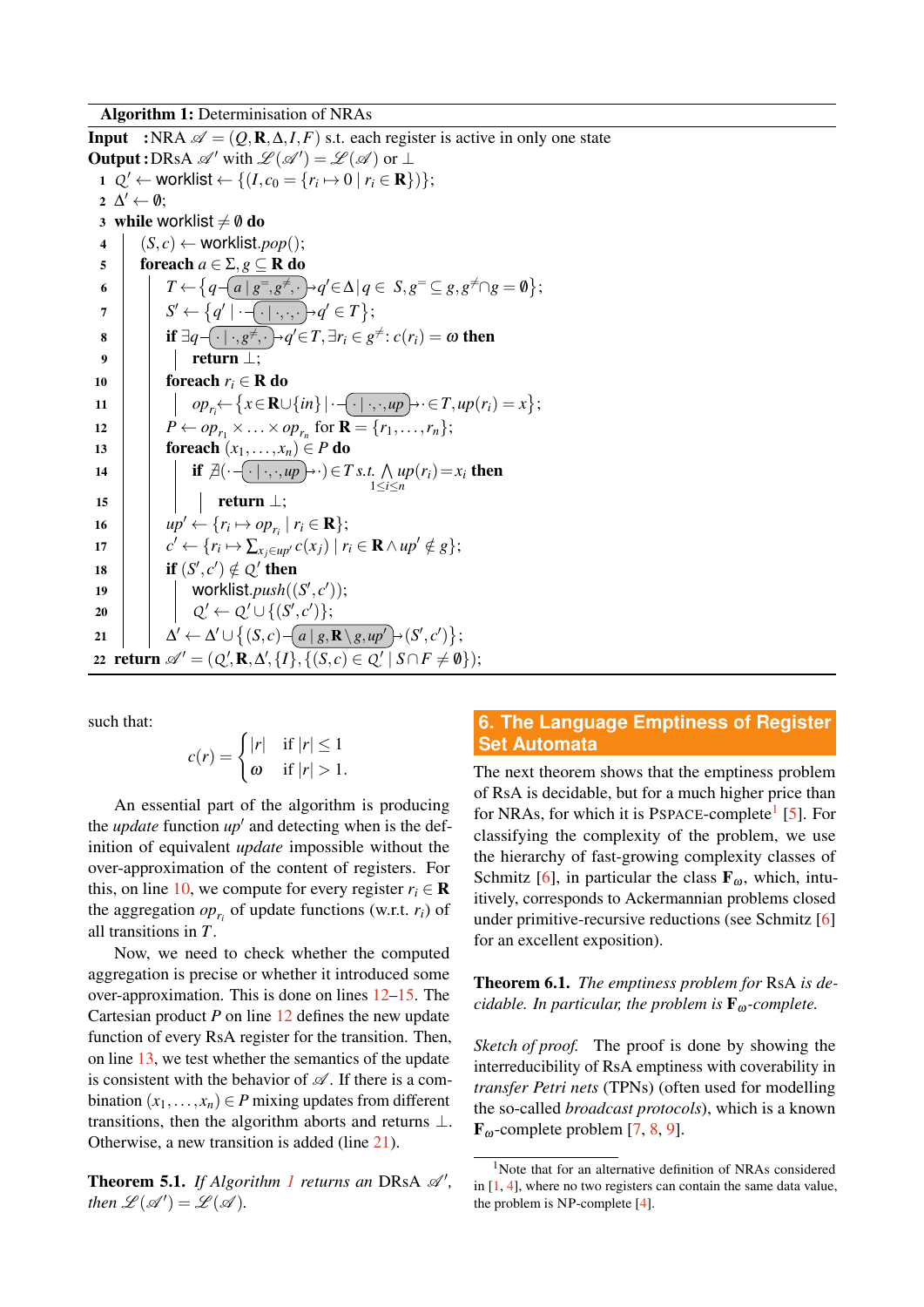$(RsA \leq TPN)$  Intuitively, the reduction of RsA  $\mathscr{A}$  =  $(Q, \mathbf{R}, \Delta, I, F_{\mathscr{A}})$  to *TPN*  $\mathscr{N}_{\mathscr{A}} = (P, T, M_0)$  is done in the following way.

> The set of places contains the states of  $\mathscr A$  (there will always be at most one token in those places), two new places *init* and *fin* that are used for the initial nondeterministic choice of some initial state of  $\mathscr A$  and for a unique *final place* (whose coverability will be checked) respectively, and, finally, a new place for every *region* of the Venn diagram of  $\bf{R}$ , which will track the number of data values that two or more registers share (e.g., for  $\mathbf{R} = \{r_1, r_2, r_3\}$ , the subset  $\{r_1, r_3\}$  denotes the region  $r_1 \cap \overline{r_2} \cap r_3$ , i.e., the data values that are stored in  $r_1$  and  $r_3$  but are not stored in  $r_2$ .

> Each transition of  $\mathscr A$  is simulated by one or more transitions between places representing its source and target states. The number of respective transitions depends on how specific the guard is in the original automaton, since we need to distinguish every possible option of *in* being in some region  $rgn \in 2^{\mathbf{R}}$ .

> Next, for each transition representing position of *in* in some *rgn*, a set of arches transferring values between regions is calculated, in order to preserve the semantics and position of values defined by the *guard* and *update* formulae.

> Finally, the marking  $M_F$  to be covered is constructed as  $\forall p \in P$ :  $M_F(p) = 1$  iff  $p \in F_A$ , else  $M_F(p) = 0.$

- $(TPN \leq$ RsA) Intuitively, given a TPN  $\mathcal{N}$ , we will construct the RsA  $\mathscr{A}_N$  simulating  $\mathscr{N}$ , which will have the following structure:
	- There will be the state *qmain*, which will be active before and after simulating the firing of TPN transitions.
	- Each place of  $N$  will be simulated by a register of  $\mathcal{A}_N$ ; every token of N will be simulated by a unique data value.
	- For every TPN transition,  $\mathscr{A}_{\mathscr{N}}$  will contain a *gadget* that transfers data values between the registers representing the places active in the TPN transition. The gadget will start in *qmain* and end also in *qmain*.
	- Coverability of a marking will be simulated by another gadget connected to *qmain* that will try to remove the number of tokens given in the marking from the respective places and arrive at the single final  $\Box$ state *qfin*.

# **7. Extensions of Register Set Automata**

Even small extensions of the RsA model may lead to undecidability. For instance, if we allow testing registers for equality, we can show interreducibility with the reachability problem of Petri nets with inhibitor arcs, which is undecidable  $[10]$ . The same undecidability result holds for an extension of RsAs allowing removing values from registers and testing register emptiness.

## **8. Conclusion**

In this paper, we have presented a register model called register set automaton, whose determinisability can, in some cases, provide a great basis for many practical applications, such as pattern matching with backreferences. In case of the original register automaton, this is not possible because of its non-determinisability, which leads to problems related to inefficient usage of backtracking algorithms.

In addition to the formal definition of RsA, we introduced basic closure properties, possible extensions of this model, (semi-)algorithm for determinisation of RAs into RsAs, and provided reduction for classifying the complexity of the language emptiness problem.

In the future, the goal of ours is to experiment with different structure of registers, which would allow us to store capture groups of greater length, identify corresponding logic fragment for (D)RsA, and introduce effective algorithms for language inclusion testing.

## **Acknowledgements**

I would like to extend my gratitude to Ondřej Lengál under whose supervision this work was created. I am thankful for his exceptionally helpful comments on the quality of this paper and his relentless guidance throughout its creation.

## **References**

- <span id="page-5-0"></span>[1] Michael Kaminski and Nissim Francez. Finitememory automata. *Theoretical Computer Science*, 134(2):329–363, November 1994.
- <span id="page-5-1"></span>[2] Adar Weidman. Regular expression denial of service — redos. [https:](https://owasp.org/www-community/attacks/Regular_expression_Denial_of_Service_-_ReDoS) [//owasp.org/www-community/](https://owasp.org/www-community/attacks/Regular_expression_Denial_of_Service_-_ReDoS) [attacks/Regular\\_expression\\_](https://owasp.org/www-community/attacks/Regular_expression_Denial_of_Service_-_ReDoS) [Denial\\_of\\_Service\\_-\\_ReDoS](https://owasp.org/www-community/attacks/Regular_expression_Denial_of_Service_-_ReDoS), 2021. [Online; accessed 1-February-2021].
- <span id="page-5-2"></span>[3] Javier Esparza, Alain Finkel, and Richard Mayr. On the verification of broadcast protocols. In *14th Annual IEEE Symposium on Logic in Computer Science, Trento, Italy, July 2-5, 1999*, pages 352–359. IEEE Computer Society, 1999.